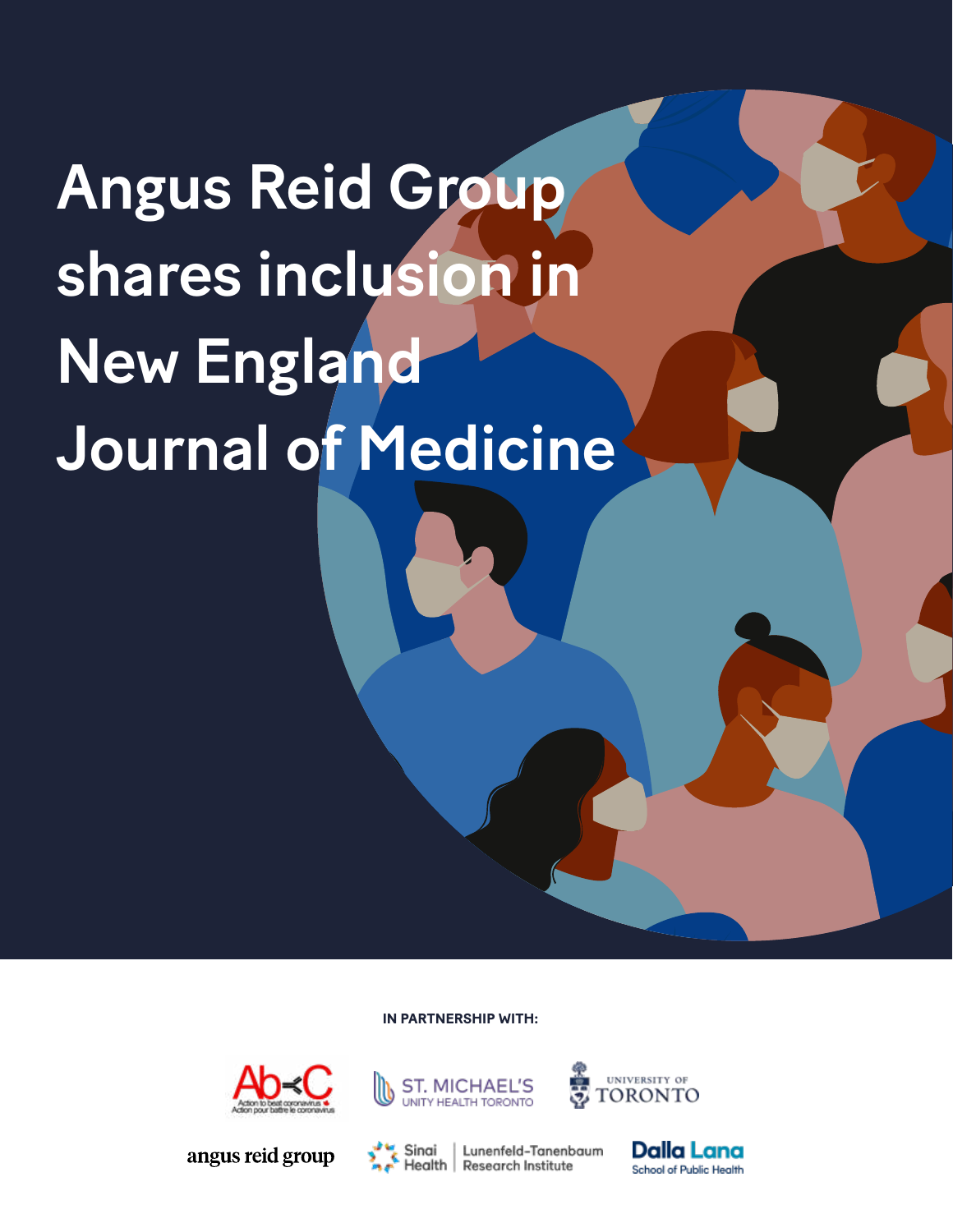## **INTRODUCTION**

The study, which saw thousands of Angus Reid Forum members providing blood samples, is a testament to the trust Canadians have in our research. The Angus Reid Group is proud to have contributed meaningfully to the critical field of COVID-19 research in the midst of global uncertainty.

The Action to Beat Coronavirus (Ab-C) study is an achievement in research excellence made possible only through the rigour and depth of our researchers and partners, and the mutual respect of our member panelists whose engagement delivers unmatched data quality in Canada.

**PRESS RELEASES**

**[UNITY HEALTH](https://unityhealth.to/2022/05/covid-19-infection-count/) > [NEW ENGLAND JOURNAL OF MEDICINE](https://www.nejm.org/doi/full/10.1056/NEJMc2202879?query=featured_home) >**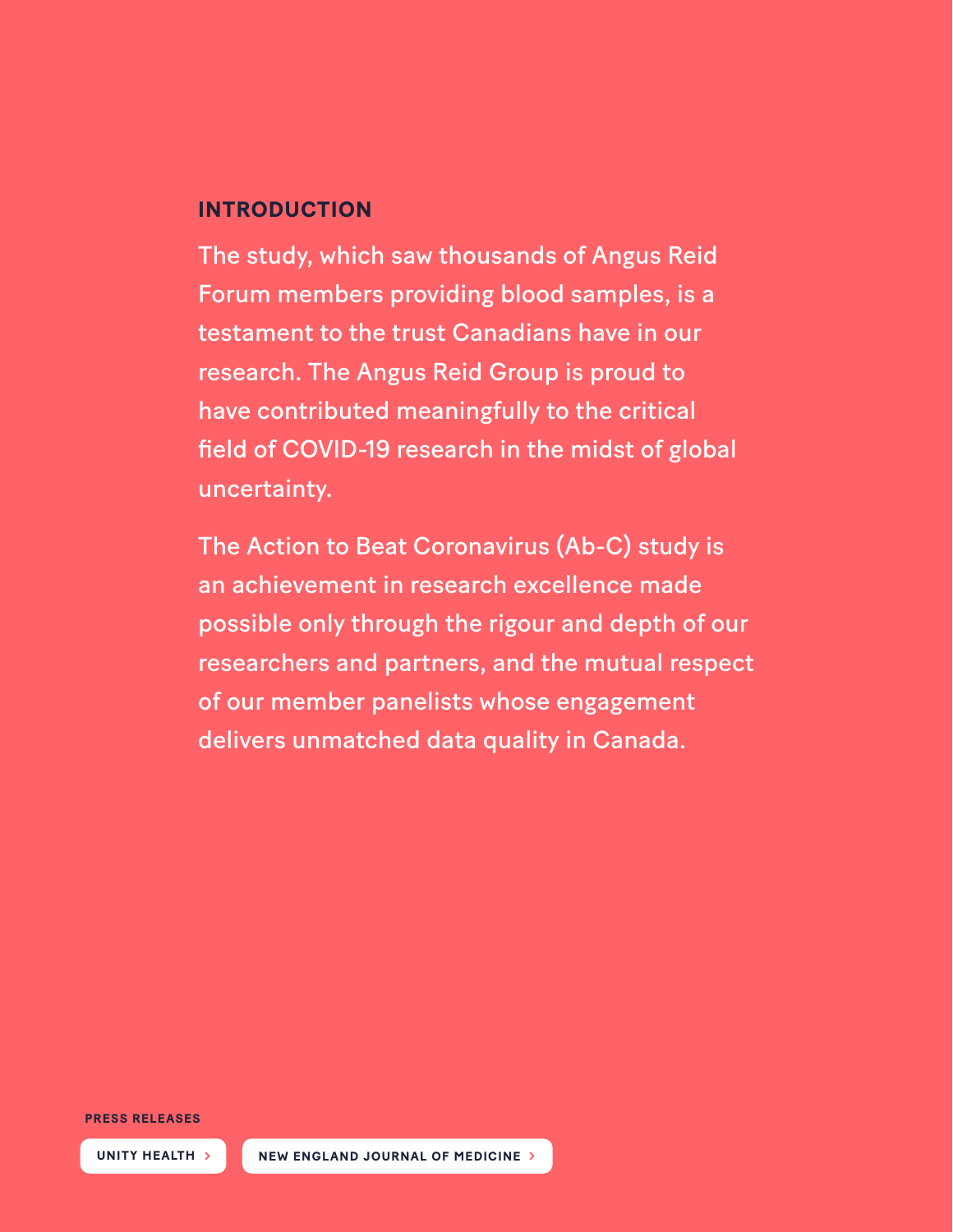NEARLY 30 PER CENT OF CANADIAN ADULTS – 9 million people – were infected during the Omicron variant wave early in 2022, compared with just 10 per cent who had been infected in the previous four waves, according to a new study led by Toronto researchers.

Despite the high numbers of infections, the study also revealed that every dose of vaccine and previous infection boosted immune responses.

## Canadian adults with three vaccine doses and a past infection from COVID-19 had the highest protection.

The findings, published in a letter to the editor in The New England Journal of Medicine, fill a gap in understanding the scale of COVID-19's spread during the fifth wave, as well as Canadians' immunity to the virus, either through vaccination or natural infection. Provinces scaled back COVID-19 molecular diagnostic testing in December 2021, leaving policymakers and the public without reliable data to inform pandemic responses and to gauge community risk.



The study analyzed more than 5,000 blood samples representative of Canadian adults – members of the Angus Reid Forum, a public polling cohort



The study ran from January 15 to March 15, 2022



**[UNITY HEALTH](https://unityhealth.to/2022/05/covid-19-infection-count/) > [NEW ENGLAND JOURNAL OF MEDICINE](https://www.nejm.org/doi/full/10.1056/NEJMc2202879?query=featured_home) >**